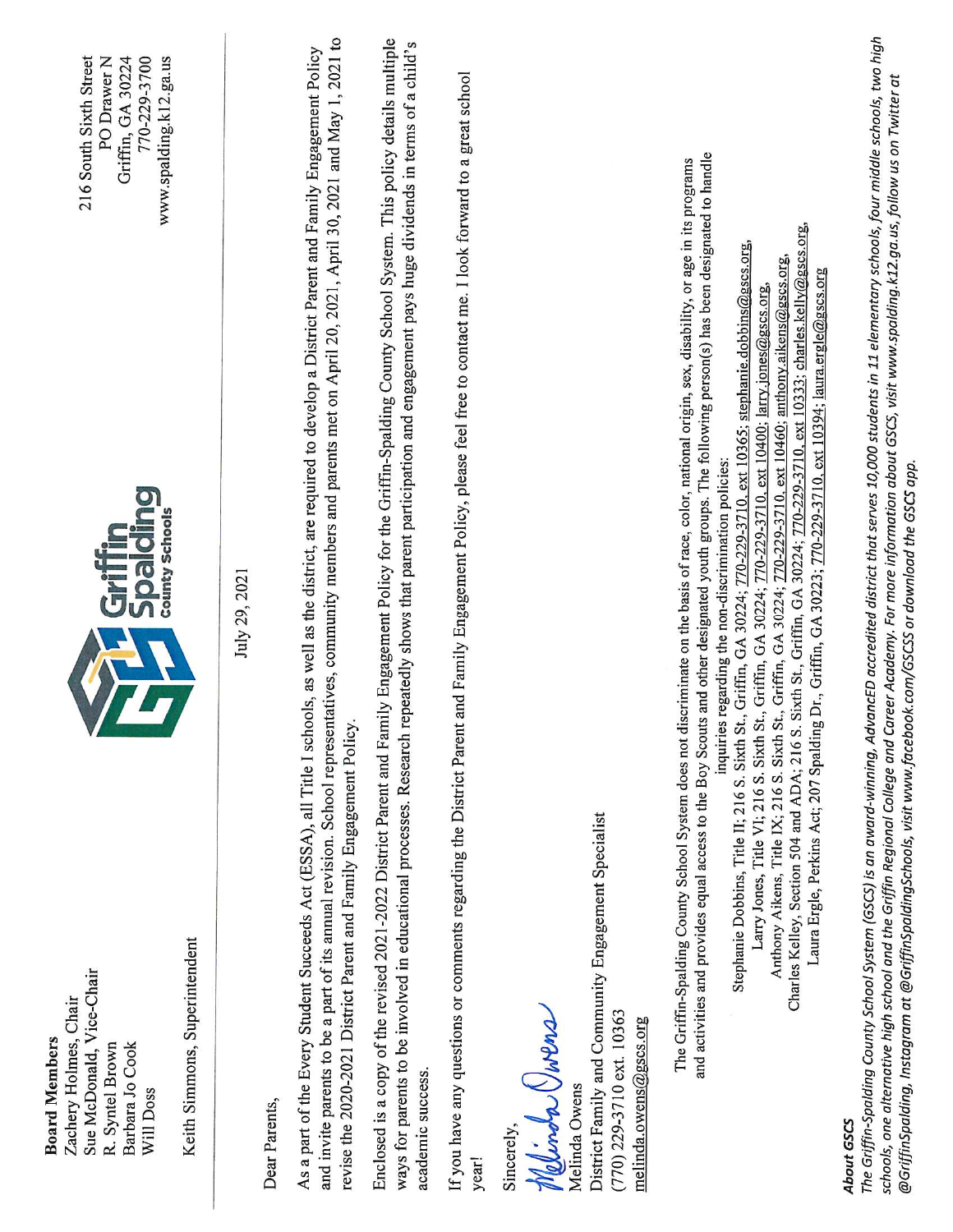| <b>Strengthening Engagement</b>                                                                                                                                                                                                                                                                                                                                        |                                                                                                                                                                                                                                                                                                                                                                                                                                                                                                                                                                                                                                                                                                                                                                                 |
|------------------------------------------------------------------------------------------------------------------------------------------------------------------------------------------------------------------------------------------------------------------------------------------------------------------------------------------------------------------------|---------------------------------------------------------------------------------------------------------------------------------------------------------------------------------------------------------------------------------------------------------------------------------------------------------------------------------------------------------------------------------------------------------------------------------------------------------------------------------------------------------------------------------------------------------------------------------------------------------------------------------------------------------------------------------------------------------------------------------------------------------------------------------|
| In support of strengthening student academic achievement, the Griffin-Spalding County School System (GSCS)                                                                                                                                                                                                                                                             |                                                                                                                                                                                                                                                                                                                                                                                                                                                                                                                                                                                                                                                                                                                                                                                 |
| participating children a written parent and family engagement policy that contains information required by the<br>meaningful parent and family engagement and describes how the district will implement a number of specific<br>Every Student Succeeds Act (ESSA). The policy establishes the district's expectations and objectives for                               |                                                                                                                                                                                                                                                                                                                                                                                                                                                                                                                                                                                                                                                                                                                                                                                 |
| Department of Education (GaDOE).                                                                                                                                                                                                                                                                                                                                       |                                                                                                                                                                                                                                                                                                                                                                                                                                                                                                                                                                                                                                                                                                                                                                                 |
| ESSA:                                                                                                                                                                                                                                                                                                                                                                  |                                                                                                                                                                                                                                                                                                                                                                                                                                                                                                                                                                                                                                                                                                                                                                                 |
| The school district will put into operation programs, activities, and procedures for the engagement of parents<br>procedures will be planned and operated with meaningful consultation with parents and family members of<br>and family members in all of its schools with Title I, Part A programs. These programs, activities, and<br>participating children.        |                                                                                                                                                                                                                                                                                                                                                                                                                                                                                                                                                                                                                                                                                                                                                                                 |
| engagement policies meet the requirements of ESSA and each include as a component a school-parent                                                                                                                                                                                                                                                                      |                                                                                                                                                                                                                                                                                                                                                                                                                                                                                                                                                                                                                                                                                                                                                                                 |
| The school district will provide families with in person and/or online opportunities to sign the school-parent                                                                                                                                                                                                                                                         |                                                                                                                                                                                                                                                                                                                                                                                                                                                                                                                                                                                                                                                                                                                                                                                 |
| If the district plan for Title I, Part A is not satisfactory to the parents and family members of participating                                                                                                                                                                                                                                                        |                                                                                                                                                                                                                                                                                                                                                                                                                                                                                                                                                                                                                                                                                                                                                                                 |
| Title I schools will carry out programs, activities, and procedures in accordance with this definition in ESSA:<br>The school district will be governed by the following definition of parent engagement and expects that its                                                                                                                                          |                                                                                                                                                                                                                                                                                                                                                                                                                                                                                                                                                                                                                                                                                                                                                                                 |
| communication engaging in student academic learning and other school activities, including ensuring:                                                                                                                                                                                                                                                                   |                                                                                                                                                                                                                                                                                                                                                                                                                                                                                                                                                                                                                                                                                                                                                                                 |
| (C) Parents are full partners in their child's education and are included, as appropriate, in<br>(B) Parents are encouraged to be actively engaged in their child's education at school.<br>decision-making and on advisory committees to assist in the education of their child.                                                                                      |                                                                                                                                                                                                                                                                                                                                                                                                                                                                                                                                                                                                                                                                                                                                                                                 |
| Adoption                                                                                                                                                                                                                                                                                                                                                               | <b>Contact Information</b>                                                                                                                                                                                                                                                                                                                                                                                                                                                                                                                                                                                                                                                                                                                                                      |
| developed jointly and agreed on with parents and family members of<br>provided at in person and online meetings held at a variety of times.<br>Feedback was given through discussion, feedback forms, and an<br>children participating in Title I, Part A programs. Feedback was<br>The District Parent and Family Engagement Policy has been<br>online feedback form. | District Family and Community<br>melinda.owens@gscs.org<br>770-229-3710 ext. 10363<br>Engagement Specialist<br>Melinda Owens                                                                                                                                                                                                                                                                                                                                                                                                                                                                                                                                                                                                                                                    |
| families will receive the policy in the New Student Orientation Packet.<br>participating Title I, Part A children on or before July 29, 2021. New<br>System and will be in effect for the period of the 2021-2022 school<br>year. The school district will distribute this policy to all parents of<br>This policy was adopted by the Griffin-Spalding County School   | GRIFFIN-SPALDING COUNTY SCHOOLS<br>PARENT SERVICES CENTER<br>234 E. TAYLOR STREET<br>GRIFFIN, GA. 30224                                                                                                                                                                                                                                                                                                                                                                                                                                                                                                                                                                                                                                                                         |
|                                                                                                                                                                                                                                                                                                                                                                        | receives Title I, Part A funds and therefore must jointly develop with, agree on with, and distribute to parents of<br>parent and family engagement activities, and it is incorporated into the district's plan submitted to the Georgia<br>The Griffin-Spalding County School System agrees to implement the following requirements as outlined by<br>The school district will work with its schools to ensure that the required school-level parent and family<br>children, the school district will submit any comments on the plan upon submission to the GaDOE.<br>Parent engagement means the participation of parents in regular, two-way, and meaningful<br>(A) Parents play an integral role in assisting their child's learning.<br>compact cover letter.<br>compact. |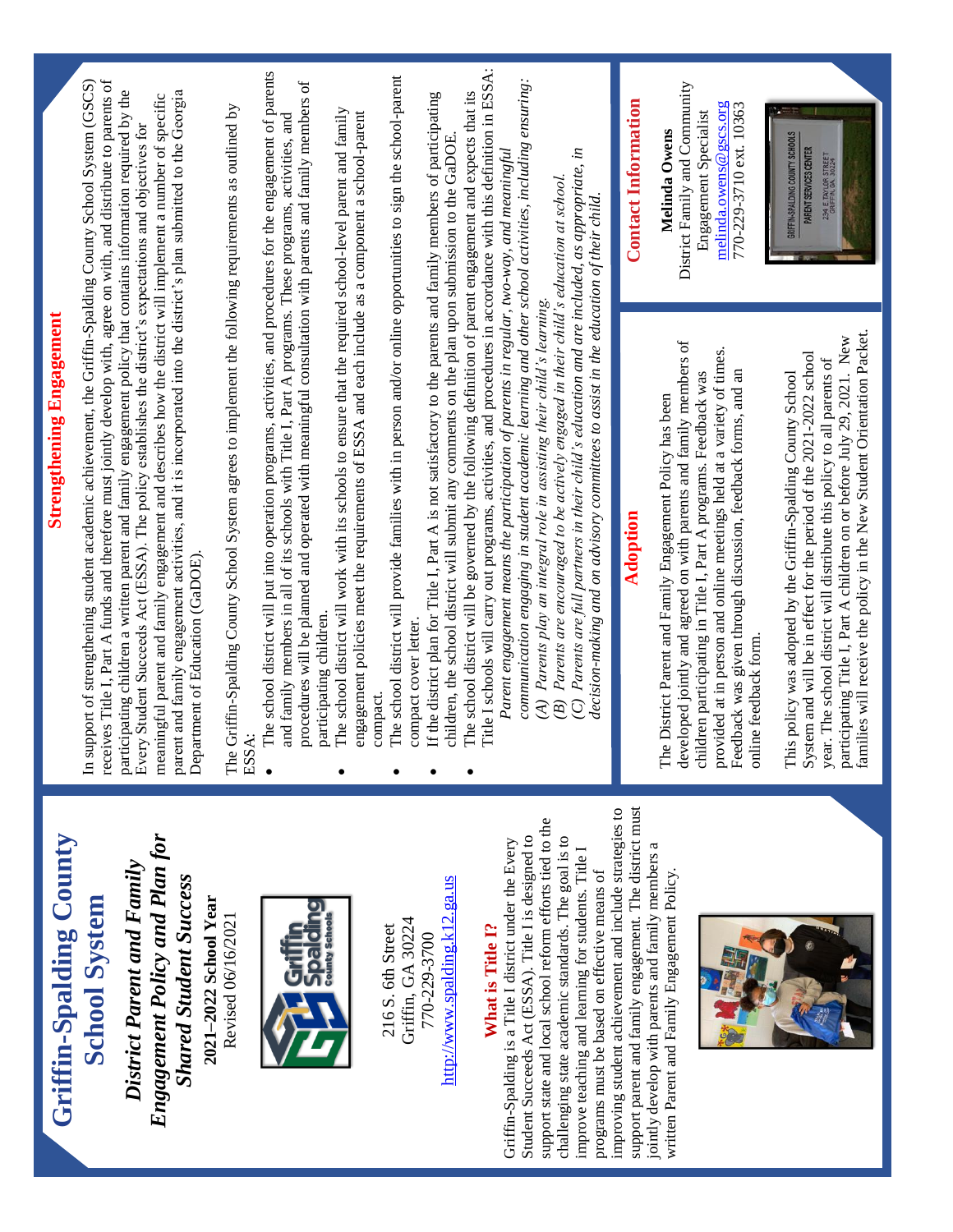| Consolidated Local Education Agency (LEA) Improvement Plan (CLIP). The CLIP includes the District Comprehensive Needs Assessment, the District Improvement Plan,<br>the plan and the use of funds for parent and family engagement. Parents and family members can also give feedback during several parent in person or online meetings<br>Additionally, input and comments regarding the CLIP are welcome during the school year through an online form and in person or online meetings. The plan is posted<br>and activities over the course of the year. The District Parent and Family Engagement Policy is then updated and distributed to parents and the local community. If the<br>Each Title I school invites all parents and family members to provide input on and jointly develop the School Improvement Plan and if applicable, the Comprehensive<br>the District Parent and Family Engagement Policy, the Foster Care Transportation Plan, and the Title I, Part C ID&R Plan (when applicable). In addition to reviewing and<br>expectations for parent and family engagement, ways that GSCS will implement and support specific parent and family engagement activities and how parents and family<br>Support and Improvement (CSI) or Targeted Support and Improvement (TSI) Plan annually. Invitations for the multiple meetings may be in the form of flyers, letters<br>Griffin-Spalding County School System will provide full opportunities and information, to the extent practicable in a language parents understand, for the participation of<br>student learning. GSCS values the contributions and engagement of parents and family members. The purpose is to establish an equal partnership for the common goal of<br>on the district website for parents and family members to view and submit feedback throughout the year. All parent feedback received during the year will be used to<br>revise the plan for the next school year. GSCS also distributes an annual survey online and provides paper copies of the survey to ask parents for their suggestions on<br>Providing multiple opportunities on varying days and times each school year for all parents and community members to review/revise the District Parent and Family<br>All students participating in the Title I, Part A program and their families are encouraged and invited to fully participate in the opportunities described in this policy. The<br>Notifying parents and the public of all meetings to review and revise the CLP in multiple ways including the school system website, flyers, automated phone/email<br>This is a policy that describes how the Griffin-Spalding County School System (GSCS) will provide opportunities to improve parent and family engagement to support<br>improving student achievement. GSCS, in meaningful consultation with parents and family members, jointly developed with and agreed on with, a written policy that<br>includes relevant activities and actions that support effective parent and family engagement to strengthen student achievement. This policy describes the district's<br>stakeholders, including parents and family members, to attend, participate, and provide input on the<br>Seeking input on the District Parent and Family Engagement Policy from members of the District's Parent Advisory Council during one of their meetings.<br>sent home, newsletters, automated phone/email messaging system, school website, and/or social media. An online feedback form is also available.<br>District Improvement Plan is not satisfactory, GSCS will submit any unsatisfactory parent comments on the plan upon submission to the GaDOE<br>revising the CLIP, stakeholders were asked to provide input on the reservation of funds and building staff capacity. Stakeholders were involved by:<br>Providing multiple opportunities on varying days and times, open to all parents and family members, for the purpose of reviewing the CLIP<br>parents and family members with limited English proficiency, parents with disabilities, and parents of migratory children.<br>members can help plan and participate in activities and events to promote student learning in the district and at home.<br>How is it revised?<br>Who is it for?<br>What is it?<br>messaging system, social media, newsletters, and/or press releases.<br>The policy is revised annually each spring. GSCS invited all<br>Engagement Policy | policy is also in the district's main office. Additionally, the policy is posted on the district website and on social media. Parents and family members can also retrieve a copy<br>receive the policy in the New Student Orientation Packet. It is also distributed to parents and the local community at parent and family engagement events. A copy of the<br>At the beginning of the year, a copy of the District Parent and Family Engagement Policy will be distributed to all parents on/before July 29, 2021. New families will<br>ocated at 234 E. Taylor Street in Room B112.<br>Where is it available?<br>of the policy in the district Parent Resource Center which is l |
|-----------------------------------------------------------------------------------------------------------------------------------------------------------------------------------------------------------------------------------------------------------------------------------------------------------------------------------------------------------------------------------------------------------------------------------------------------------------------------------------------------------------------------------------------------------------------------------------------------------------------------------------------------------------------------------------------------------------------------------------------------------------------------------------------------------------------------------------------------------------------------------------------------------------------------------------------------------------------------------------------------------------------------------------------------------------------------------------------------------------------------------------------------------------------------------------------------------------------------------------------------------------------------------------------------------------------------------------------------------------------------------------------------------------------------------------------------------------------------------------------------------------------------------------------------------------------------------------------------------------------------------------------------------------------------------------------------------------------------------------------------------------------------------------------------------------------------------------------------------------------------------------------------------------------------------------------------------------------------------------------------------------------------------------------------------------------------------------------------------------------------------------------------------------------------------------------------------------------------------------------------------------------------------------------------------------------------------------------------------------------------------------------------------------------------------------------------------------------------------------------------------------------------------------------------------------------------------------------------------------------------------------------------------------------------------------------------------------------------------------------------------------------------------------------------------------------------------------------------------------------------------------------------------------------------------------------------------------------------------------------------------------------------------------------------------------------------------------------------------------------------------------------------------------------------------------------------------------------------------------------------------------------------------------------------------------------------------------------------------------------------------------------------------------------------------------------------------------------------------------------------------------------------------------------------------------------------------------------------------------------------------------------------------------------------------------------------------------------------------------------------------------------------------------------------------------------------------------------------------------------------------------------------------------------------------------------------------------------------------------------------------------------------------------------------------------------------------------------------------------------------------------------------------------------------------------------------------------------------------------------------------------------------------------------------------------------------------------------------------------------------------------------------------------------------------------------------------------------------------------------------------|---------------------------------------------------------------------------------------------------------------------------------------------------------------------------------------------------------------------------------------------------------------------------------------------------------------------------------------------------------------------------------------------------------------------------------------------------------------------------------------------------------------------------------------------------------------------------------------------------------------------------------------------------------------------------------------|
|-----------------------------------------------------------------------------------------------------------------------------------------------------------------------------------------------------------------------------------------------------------------------------------------------------------------------------------------------------------------------------------------------------------------------------------------------------------------------------------------------------------------------------------------------------------------------------------------------------------------------------------------------------------------------------------------------------------------------------------------------------------------------------------------------------------------------------------------------------------------------------------------------------------------------------------------------------------------------------------------------------------------------------------------------------------------------------------------------------------------------------------------------------------------------------------------------------------------------------------------------------------------------------------------------------------------------------------------------------------------------------------------------------------------------------------------------------------------------------------------------------------------------------------------------------------------------------------------------------------------------------------------------------------------------------------------------------------------------------------------------------------------------------------------------------------------------------------------------------------------------------------------------------------------------------------------------------------------------------------------------------------------------------------------------------------------------------------------------------------------------------------------------------------------------------------------------------------------------------------------------------------------------------------------------------------------------------------------------------------------------------------------------------------------------------------------------------------------------------------------------------------------------------------------------------------------------------------------------------------------------------------------------------------------------------------------------------------------------------------------------------------------------------------------------------------------------------------------------------------------------------------------------------------------------------------------------------------------------------------------------------------------------------------------------------------------------------------------------------------------------------------------------------------------------------------------------------------------------------------------------------------------------------------------------------------------------------------------------------------------------------------------------------------------------------------------------------------------------------------------------------------------------------------------------------------------------------------------------------------------------------------------------------------------------------------------------------------------------------------------------------------------------------------------------------------------------------------------------------------------------------------------------------------------------------------------------------------------------------------------------------------------------------------------------------------------------------------------------------------------------------------------------------------------------------------------------------------------------------------------------------------------------------------------------------------------------------------------------------------------------------------------------------------------------------------------------------------------------------------------------------------|---------------------------------------------------------------------------------------------------------------------------------------------------------------------------------------------------------------------------------------------------------------------------------------------------------------------------------------------------------------------------------------------------------------------------------------------------------------------------------------------------------------------------------------------------------------------------------------------------------------------------------------------------------------------------------------|

**Jointly-Developed District Policy for Shared Student Achievement**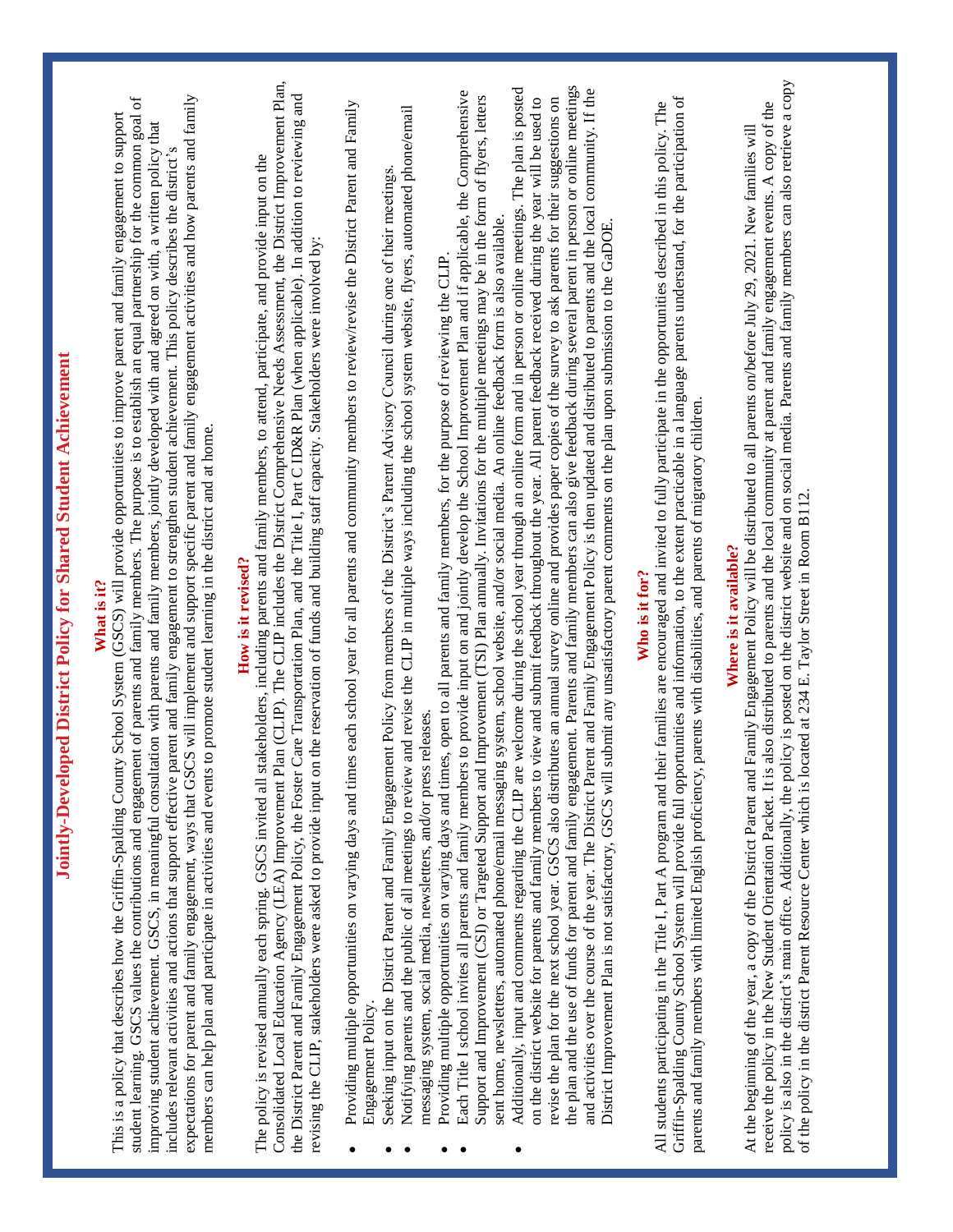### **Technical Assistance Technical Assistance**

effective parent and family engagement effective parent and family engagement coordination, technical assistance, and activities to improve student academic activities to improve student academic schools in planning and implementing consultation with employers, business schools in planning and implementing achievement and school performance, consultation with employers, business coordination, technical assistance, and achievement and school performance, The Griffin-Spalding County School The Griffin-Spalding County School other support necessary to assist and other support necessary to assist and build capacity of all Title I, Part A build capacity of all Title I, Part A System will provide the following System will provide the following organizations, or individuals with organizations, or individuals with expertise in effectively engaging expertise in effectively engaging which may include meaningful parents and family members in parents and family members in which may include meaningful leaders, and philanthropic leaders, and philanthropic education:

- varying dates and times to provide varying dates and times to provide plans and school-parent compacts. plans and school-parent compacts. inclusive of all families. Ongoing inclusive of all families. Ongoing technical assistance meetings for technical assistance meetings for effective and engaging practices effective and engaging practices • Hold regular in person or online • Hold regular in person or online guidance is provided for school school-level parent community school-level parent community guidance is provided for school engagement liaisons offered at engagement liaisons offered at parent and family engagement parent and family engagement
- family engagement activities and to family engagement activities and to other documents for schools to use other documents for schools to use in carrying out Title I parent and in carrying out Title I parent and • Provide templates, samples, and Provide templates, samples, and build parent capacity. build parent capacity.
- requirements by providing ongoing requirements by providing ongoing • Ensure schools meet Title I parent Ensure schools meet Title I parent technical support through phone, engagement liaisons for program engagement liaisons for program technical support through phone, feedback to parent community feedback to parent community email, and in person or online email, and in person or online meetings, and by providing meetings, and by providing and family engagement and family engagement improvement. improvement.

## **Coordination of Services Coordination of Services**

preschool and other programs, and conduct other activities that encourage and support parents in more fully preschool and other programs, and conduct other activities that encourage and support parents in more fully children with limited English proficiency, children with disabilities, neglected and delinquent youth, public appropriate, with other relevant federal, state, and local laws and programs including Bright from the Start, children with limited English proficiency, children with disabilities, neglected and delinquent youth, public appropriate, with other relevant federal, state, and local laws and programs including Bright from the Start, The Griffin-Spalding County School System will coordinate and integrate parent and family engagement The Griffin-Spalding County School System will coordinate and integrate parent and family engagement strategies under Title I, Part A with parent and family engagement strategies, to the extent feasible and strategies under Title I, Part A with parent and family engagement strategies, to the extent feasible and participating in the education of their children by: participating in the education of their children by:

- Coordinating with program directors to host a Pre-Kindergarten informational session for incoming Coordinating with program directors to host a Pre-Kindergarten informational session for incoming parents.
- Education Director to host events for parents and family members of English Learners (EL) and children Education Director to host events for parents and family members of English Learners (EL) and children • Coordinating with the English for Speakers of Other Languages (ESOL) Coordinator and Special Coordinating with the English for Speakers of Other Languages (ESOL) Coordinator and Special with disabilities. with disabilities.
- Translating important parent correspondence into a language that a significant percent of the students and Translating important parent correspondence into a language that a significant percent of the students and families speak. Documents which are not translated will contain a statement for identified languages families speak. Documents which are not translated will contain a statement for identified languages indicating who to contact for translation assistance. indicating who to contact for translation assistance.
	- Maintaining a district Parent Resource Center (PRC) housed in the Parent Services Center. The PRC will Maintaining a district Parent Resource Center (PRC) housed in the Parent Services Center. The PRC will contain a variety of materials for parents and family members to utilize and check out including books, contain a variety of materials for parents and family members to utilize and check out including books, DVDs, CDs, pamphlets, and other resources. Many materials will be available in identified languages. DVDs, CDs, pamphlets, and other resources. Many materials will be available in identified languages.
		- Parents and family members who do not have access to a computer or the internet will be able to use the Parents and family members who do not have access to a computer or the internet will be able to use the designated computers in the PRC. designated computers in the PRC.
			- Communication, including district reports, letters, and information, will be sent out in a family-friendly Communication, including district reports, letters, and information, will be sent out in a family-friendly language that all parents and family members can understand. anguage that all parents and family members can understand.

A to provide for the representation of Spalding County students residing in neglected and delinquent facilities: A to provide for the representation of Spalding County students residing in neglected and delinquent facilities: The school district will implement the following practices to meet the federal requirements under Title I, Part The school district will implement the following practices to meet the federal requirements under Title I, Part

- regards to parent and family engagement activities. The engagement of the representative should be geared regards to parent and family engagement activities. The engagement of the representative should be geared students residing in neglected and delinquent institutions in Spalding County. In the absence of a parent or students residing in neglected and delinquent institutions in Spalding County. In the absence of a parent or to increase student attendance and achievement and decrease delinquent behavior. If the representative of to increase student attendance and achievement and decrease delinquent behavior. If the representative of guardian, the representative of the neglected and delinquent facility should act in place of the parent in Parent and family engagement is recognized to be critical to the success of all students including those • Parent and family engagement is recognized to be critical to the success of all students including those guardian, the representative of the neglected and delinquent facility should act in place of the parent in the facility is unable to act, instructional staff may act in the place of the facility representative. the facility is unable to act, instructional staff may act in the place of the facility representative.
- invite them to participate in offered in person or online parent trainings and meetings regarding parent and family engagement. Various activities offered at the schools will be geared to assist the students after their family engagement. Various activities offered at the schools will be geared to assist the students after their invite them to participate in offered in person or online parent trainings and meetings regarding parent and GSCS will collaborate with neglected and delinquent facility representatives for program ideas as well as • GSCS will collaborate with neglected and delinquent facility representatives for program ideas as well as release from the facility. release from the facility.
- GSCS will regularly communicate with neglected and delinquent institutions within the district. GSCS will GSCS will regularly communicate with neglected and delinquent institutions within the district. GSCS will liaisons, the Title I Director and the Director of Student Services, information on students residing in these liaisons, the Title I Director and the Director of Student Services, information on students residing in these delinquent institutions with contact information for GSCS officials who may assist them throughout the delinquent institutions with contact information for GSCS officials who may assist them throughout the provide appropriate school representatives, including the school-level parent community engagement provide appropriate school representatives, including the school-level parent community engagement facilities to promote enhanced communication and assistance. GSCS will provide the neglected and facilities to promote enhanced communication and assistance. GSCS will provide the neglected and year.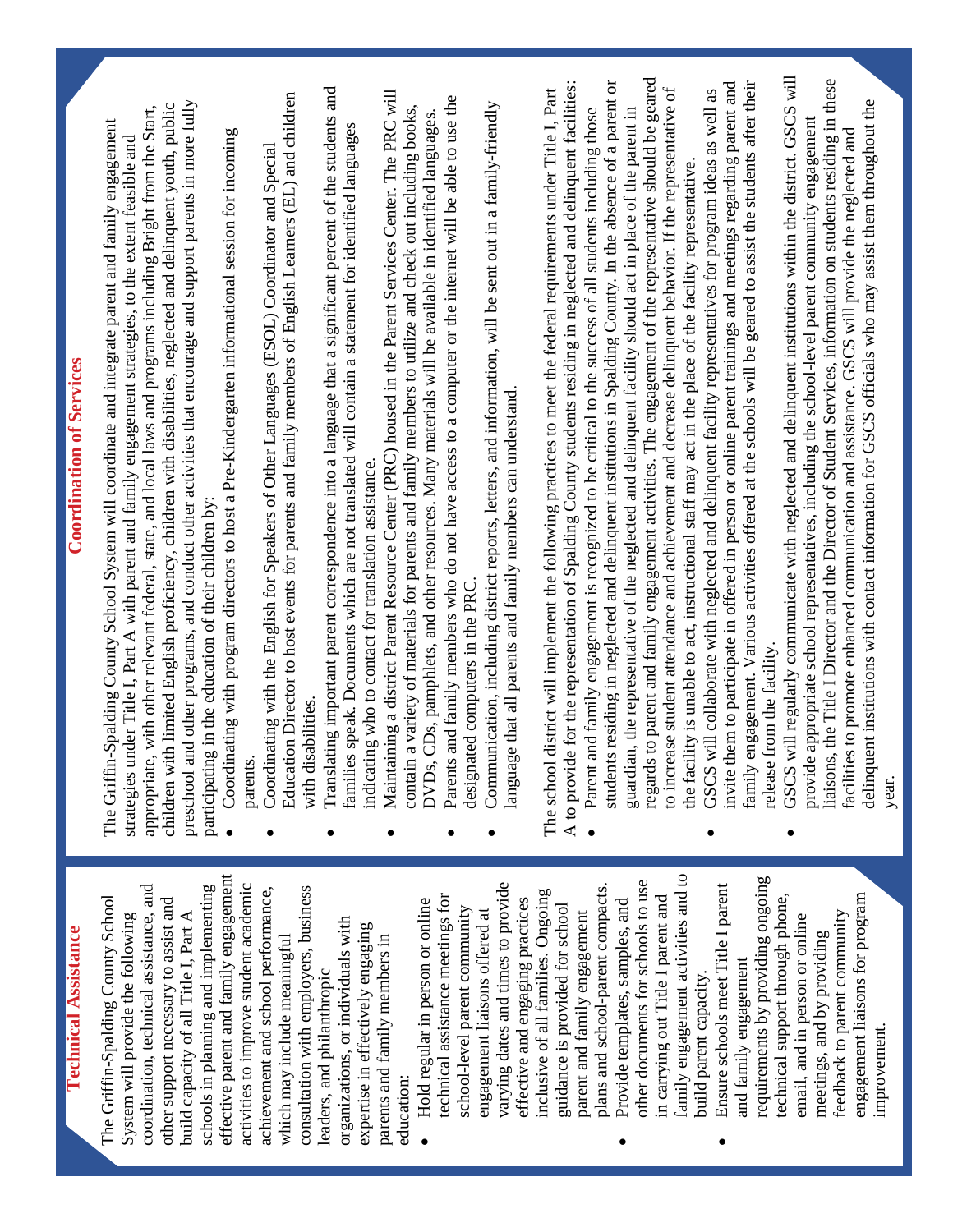# **Building Capacity of School Staff Building Capacity of School Staff**

The Griffin-Spalding County School System will, with how to reach out to, communicate with, and work with The Griffin-Spalding County School System will, with how to reach out to, communicate with, and work with principals, other school leaders, and other staff in the teachers, specialized instructional support personnel, principals, other school leaders, and other staff in the teachers, specialized instructional support personnel, parents as equal partners, implement and coordinate parent programs, and build ties between parents and parents as equal partners, implement and coordinate parent programs, and build ties between parents and the assistance of its schools and parents, educate its the assistance of its schools and parents, educate its value and utility of contributions of parents, and in value and utility of contributions of parents, and in schools, and as requested by parents by: schools, and as requested by parents by:

- Sending all correspondence to parents on GSCS Sending all correspondence to parents on GSCS letterhead or with the GSCS logo visible. letterhead or with the GSCS logo visible.
	- Keeping the language simple, free of jargon, Keeping the language simple, free of jargon, euphemisms, and slang. All acronyms and euphemisms, and slang. All acronyms and abbreviations will be defined. abbreviations will be defined.  $\bullet$
- needed, and who to call for assistance. Important needed, and who to call for assistance. Important another language informing the parent that the another language informing the parent that the document is important, should be translated if document is important, should be translated if languages and provided to parents as needed. languages and provided to parents as needed. Including a statement in some documents in • Including a statement in some documents in documents will be translated into identified documents will be translated into identified
	- Including contact information on all documents Including contact information on all documents for parents who have questions or need help. for parents who have questions or need help.
- Each school will hold four staff trainings per year. Each school will hold four staff trainings per year. Providing schools with materials and resources to • Providing schools with materials and resources to conduct in person and/or online staff trainings. conduct in person and/or online staff trainings.
	- Incorporating parents as co-presenters in staff Incorporating parents as co-presenters in staff<br>trainings.
- family engagement, parent-teacher conferences, family engagement, parent-teacher conferences, • Educating administrators and staff members on Educating administrators and staff members on effective and meaningful communication, and education including the benefits of parent and effective and meaningful communication, and education including the benefits of parent and regarding parent and family engagement in regarding parent and family engagement in the most recent and relevant information the most recent and relevant information engaging parents in homework. engaging parents in homework.
- Providing assistance regarding parent and family • Providing assistance regarding parent and family engagement to new principals. engagement to new principals.
- Providing other reasonable support for parent and Providing other reasonable support for parent and family engagement activities as parents may family engagement activities as parents may request.

#### **Annual Evaluation Annual Evaluation**

regarding strategies to support successful school and family interactions. The school district will use the regarding strategies to support successful school and family interactions. The school district will use the disabled, have limited English proficiency, have limited literacy, or are of any racial or ethnic minority disabled, have limited English proficiency, have limited literacy, or are of any racial or ethnic minority background. The evaluation will also include identifying the needs of parents and family members to background. The evaluation will also include identifying the needs of parents and family members to strategies for more effective parent and family engagement and to revise, if necessary, its parent and strategies for more effective parent and family engagement and to revise, if necessary, its parent and effectiveness of this Parent and Family Engagement Policy in improving the academic quality of its effectiveness of this Parent and Family Engagement Policy in improving the academic quality of its Title I, Part A schools. The evaluation will include identifying barriers to greater participation by Title I, Part A schools. The evaluation will include identifying barriers to greater participation by meaningful engagement of parents and family members, an annual evaluation of the content and parents in activities with particular attention to parents who are economically disadvantaged, are parents in activities with particular attention to parents who are economically disadvantaged, are The Griffin-Spalding County School System will take the following actions to conduct, with the The Griffin-Spalding County School System will take the following actions to conduct, with the meaningful engagement of parents and family members, an annual evaluation of the content and findings of the evaluation of its Parent and Family Engagement Policy to design evidence-based assist with the learning of their children, including engaging with school personnel and teachers assist with the learning of their children, including engaging with school personnel and teachers findings of the evaluation of its Parent and Family Engagement Policy to design evidence-based family engagement policies. GSCS will do the following: family engagement policies. GSCS will do the following:

- The District Family and Community Engagement Specialist will be responsible for the evaluation of the Parent and Family Engagement Policy. This evaluation will take place in the spring of each The District Family and Community Engagement Specialist will be responsible for the evaluation of the Parent and Family Engagement Policy. This evaluation will take place in the spring of each school year to ensure a strong partnership between the school, parents, and community. school year to ensure a strong partnership between the school, parents, and community.
- district parent newsletters, by paper copies in the district office, and on the district Facebook page. district parent newsletters, by paper copies in the district office, and on the district Facebook page. • Surveys will be made available to all parents of Title I students electronically and through paper Surveys will be made available to all parents of Title I students electronically and through paper parents. Parents will be informed of the survey via a cover letter and paper copy sent home with parents. Parents will be informed of the survey via a cover letter and paper copy sent home with students, at school events including Open House, on the school system website, in school and students, at school events including Open House, on the school system website, in school and copies. The survey will be translated into Spanish and provided to limited English proficient copies. The survey will be translated into Spanish and provided to limited English proficient
- Parent input from the fall survey will be used to plan for the newly-started school year. Parent input • Parent input from the fall survey will be used to plan for the newly-started school year. Parent input met. Fall and spring survey responses will be compared and contrasted to determine strengths and met. Fall and spring survey responses will be compared and contrasted to determine strengths and from the spring survey will be used to determine if parents' needs based on the fall survey were from the spring survey will be used to determine if parents' needs based on the fall survey were weaknesses in the program. weaknesses in the program.
	- Parents will be made aware of the results of the survey via the district parent newsletter. Parents will be made aware of the results of the survey via the district parent newsletter.
- The District Family and Community Engagement Specialist will conduct an annual review of the The District Family and Community Engagement Specialist will conduct an annual review of the observations, and parent and family engagement data. Practices will be revised as needed. The observations, and parent and family engagement data. Practices will be revised as needed. The program based on surveys, multiple stakeholder feedback in person or online meetings, review will include identification of trends, patterns, strengths, weaknesses, and needs. review will include identification of trends, patterns, strengths, weaknesses, and needs. program based on surveys, multiple stakeholder feedback in person or online meetings
	- The District Family and Community Engagement Specialist and school-level parent community The District Family and Community Engagement Specialist and school-level parent community parent and family engagement and will revise, if necessary, the parent and family engagement parent and family engagement and will revise, if necessary, the parent and family engagement engagement liaisons will design evidence-based strategies based on needs for more effective engagement liaisons will design evidence-based strategies based on needs for more effective policies.



 $\sim$